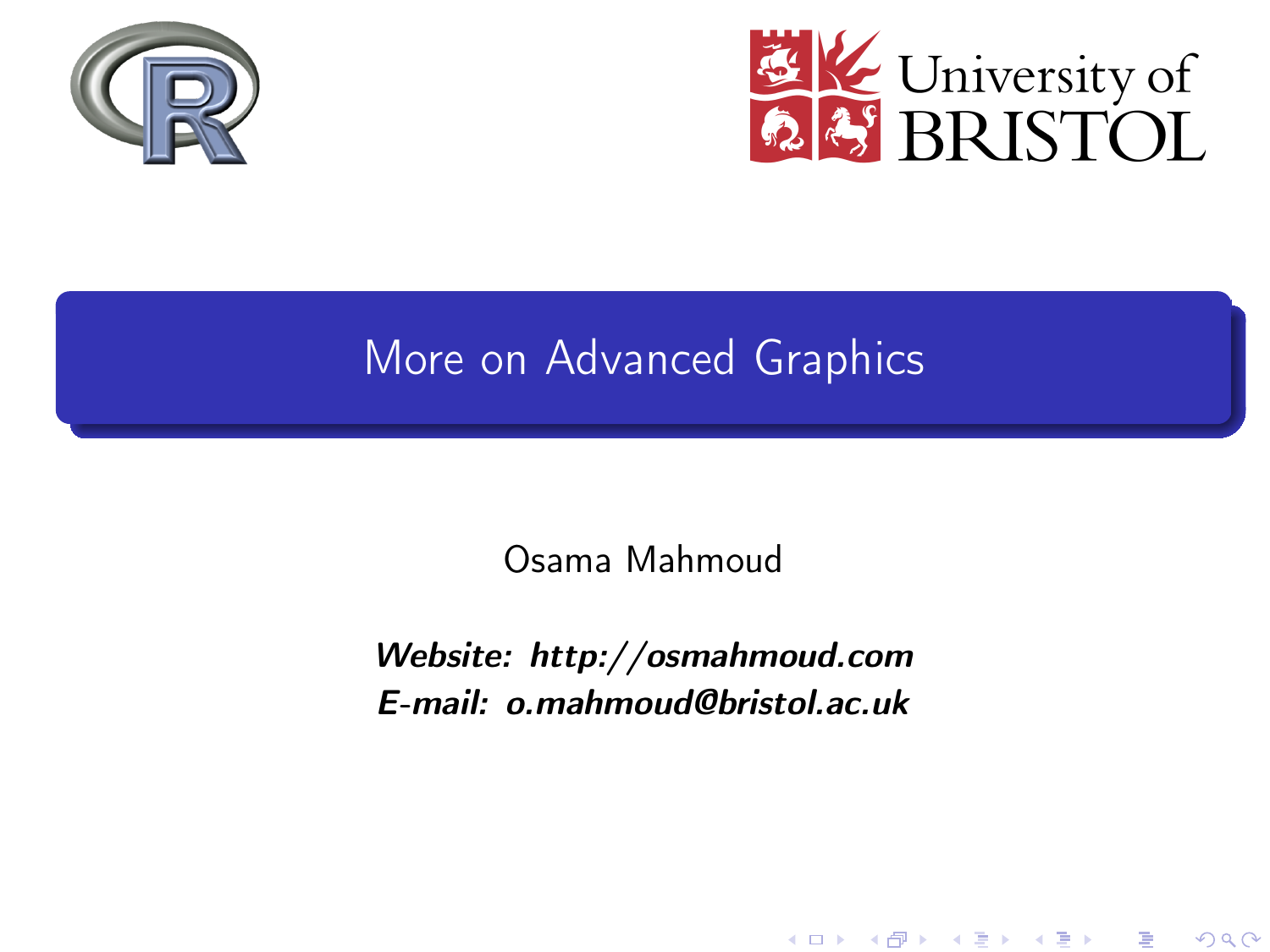<span id="page-1-0"></span>In this sesseion, you will be learned:

- How to use facets to produce multiple panels in same plot
- How to use themes to control the appearance of a plot.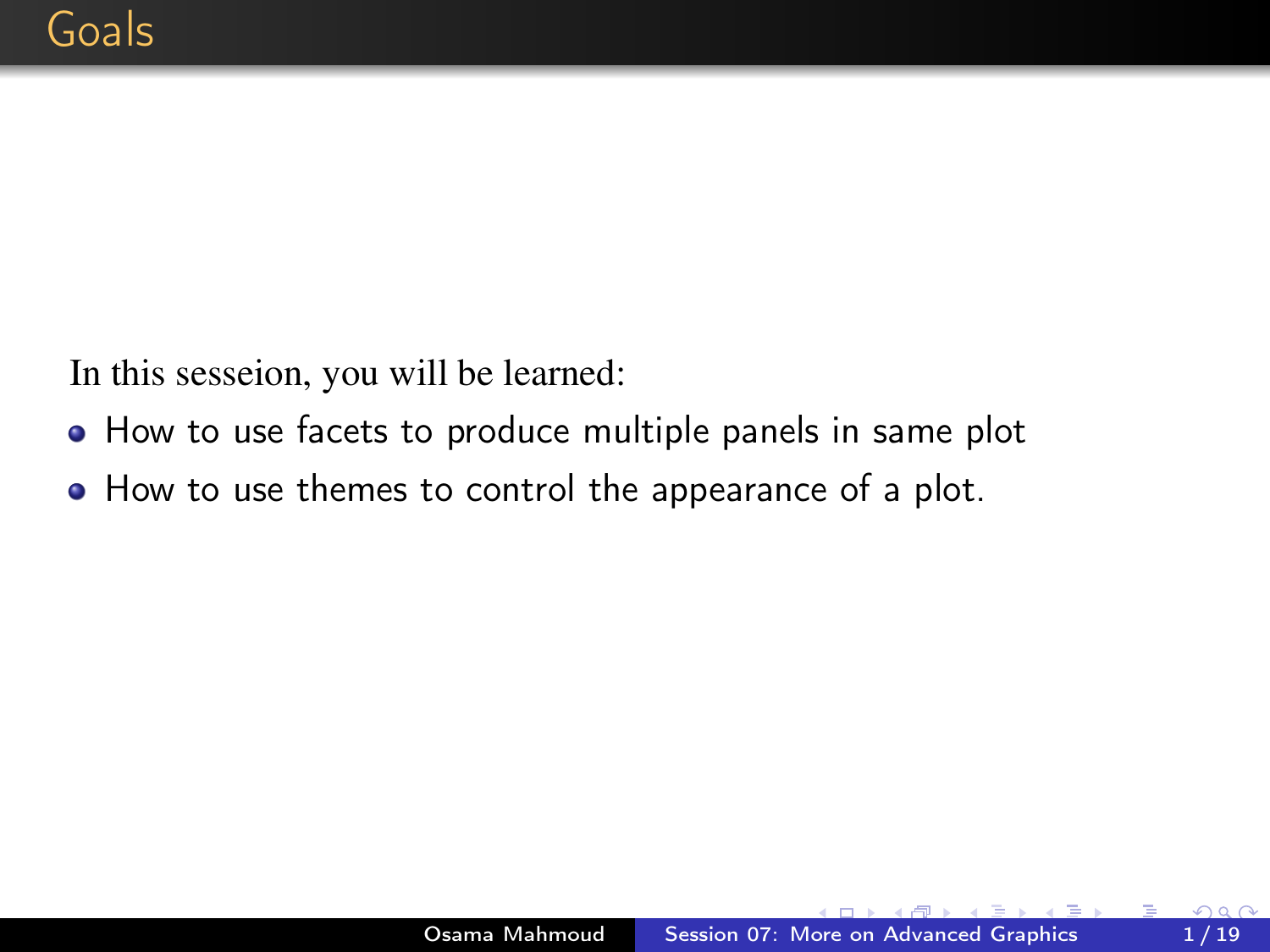<span id="page-2-0"></span>

| <b>More on Advanced graphics</b> | <b>Facets</b> | <b>Themes</b> | <b>Define Own Themes</b> |
|----------------------------------|---------------|---------------|--------------------------|
| Contents                         |               |               |                          |







 $\mathcal{A}$  . 闹 **In**   $\mathbf{A} \equiv \mathbf{A} \times \mathbf{A} \equiv \mathbf{A}$ 

Έ

 $\rightarrow$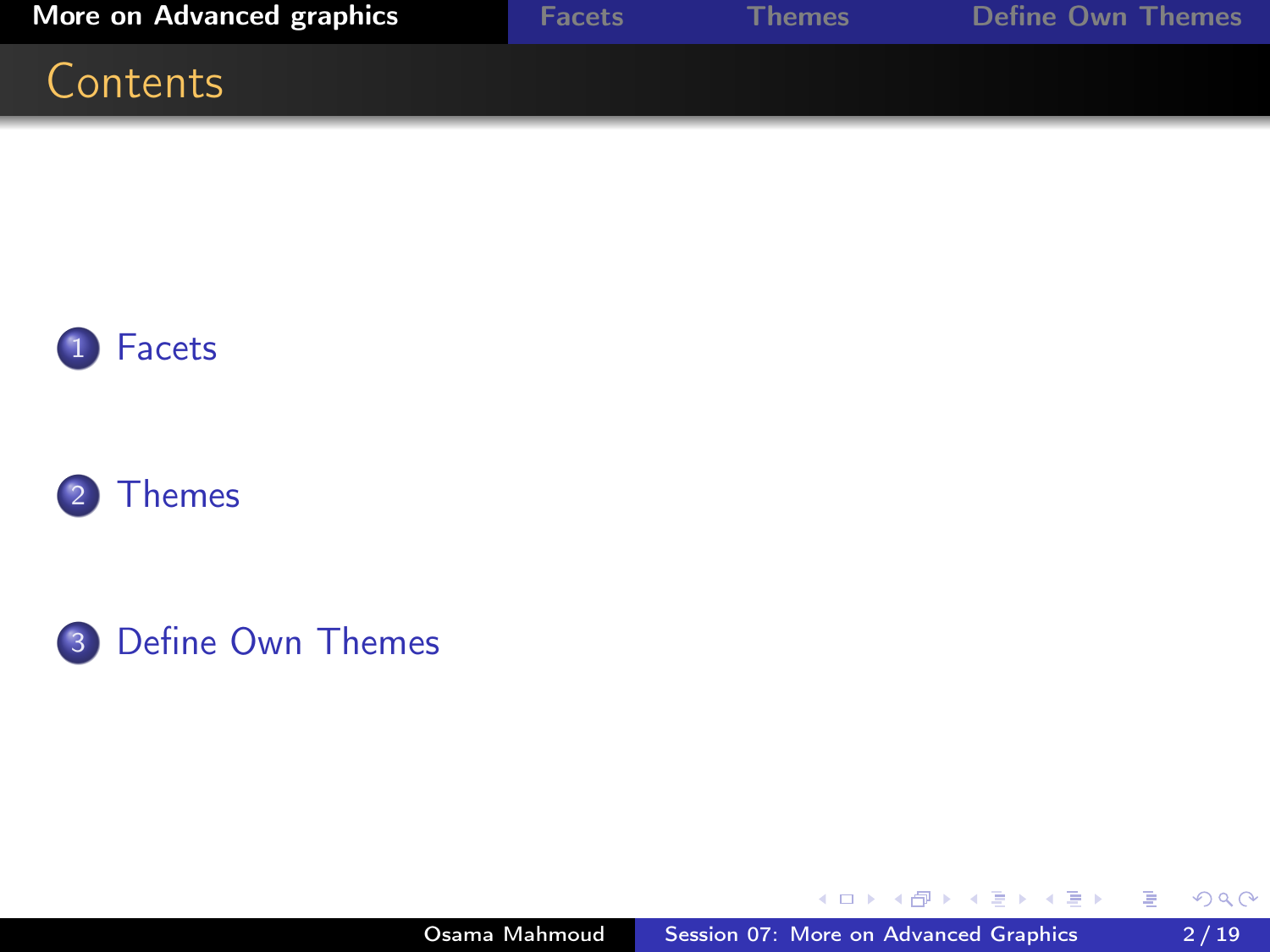<span id="page-3-0"></span>

| More on Advanced graphics | <b>Facets</b> | <b>Themes</b> | Define Own Themes |
|---------------------------|---------------|---------------|-------------------|
|                           |               |               |                   |

## Facets

 $\rightarrow$ ×. n. 41 G.

×

 $\,$   $\,$ 

君  $\,$   $\,$  重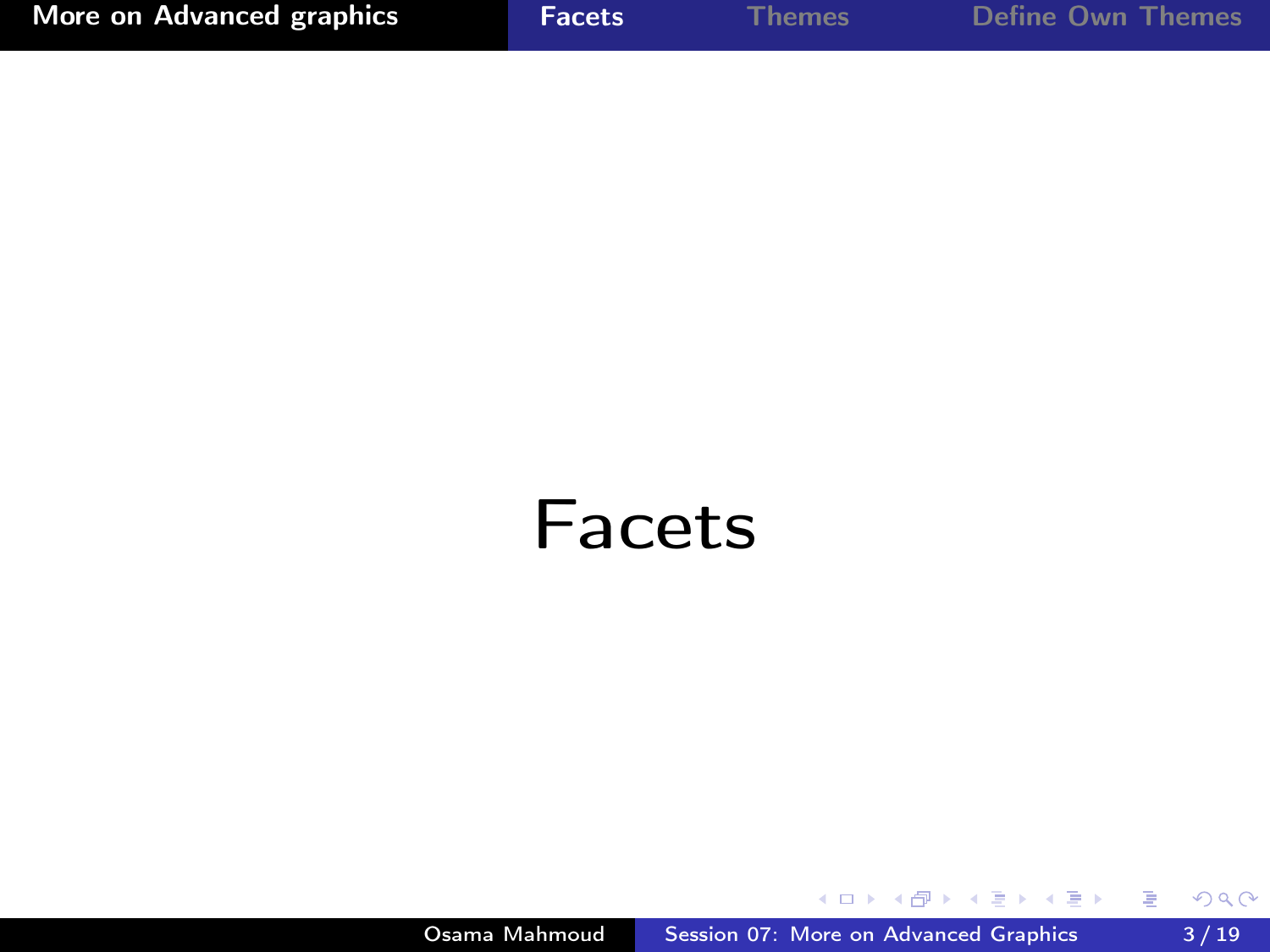

- Faceting is a mechanism for automatically laying out multiple plots on a page.
- The data is split into subsets, each subset onto a different panel.
- ggplot2 has two types of faceting:
	- facet\_grid: produces a 2d panel of plots where variables define rows and columns.
	- facet\_wrap: produces a 1d ribbon of panels which can be wrapped into 2d.

A & Y E & Y E &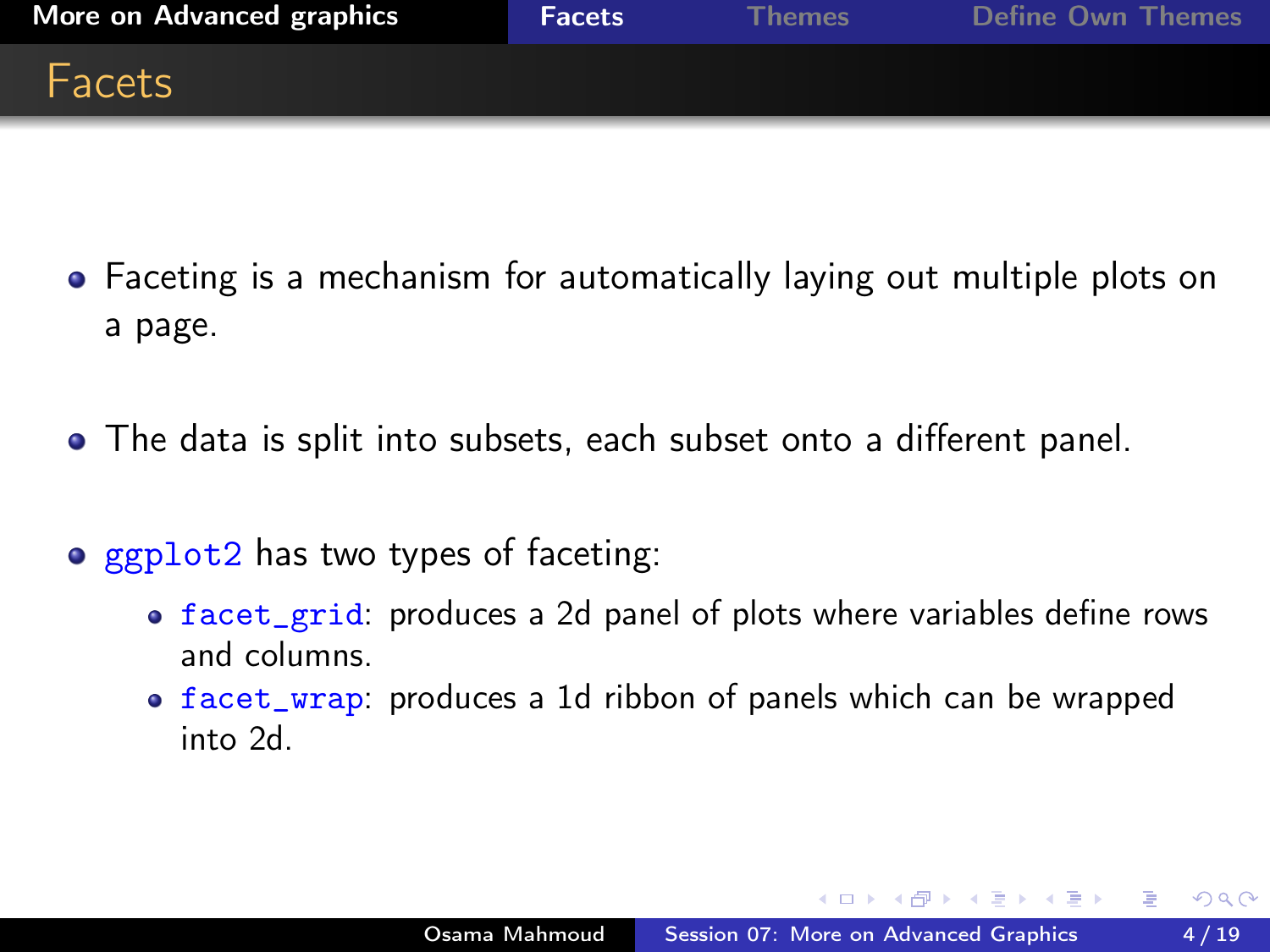Suppose we are interested in time to relief from the med data set. A first plot we could generate is a basic histogram:

```
g = ggplot(med, aes(x=time)) +geom_histogram(aes(y=..density..), binwidth=0.2))
```
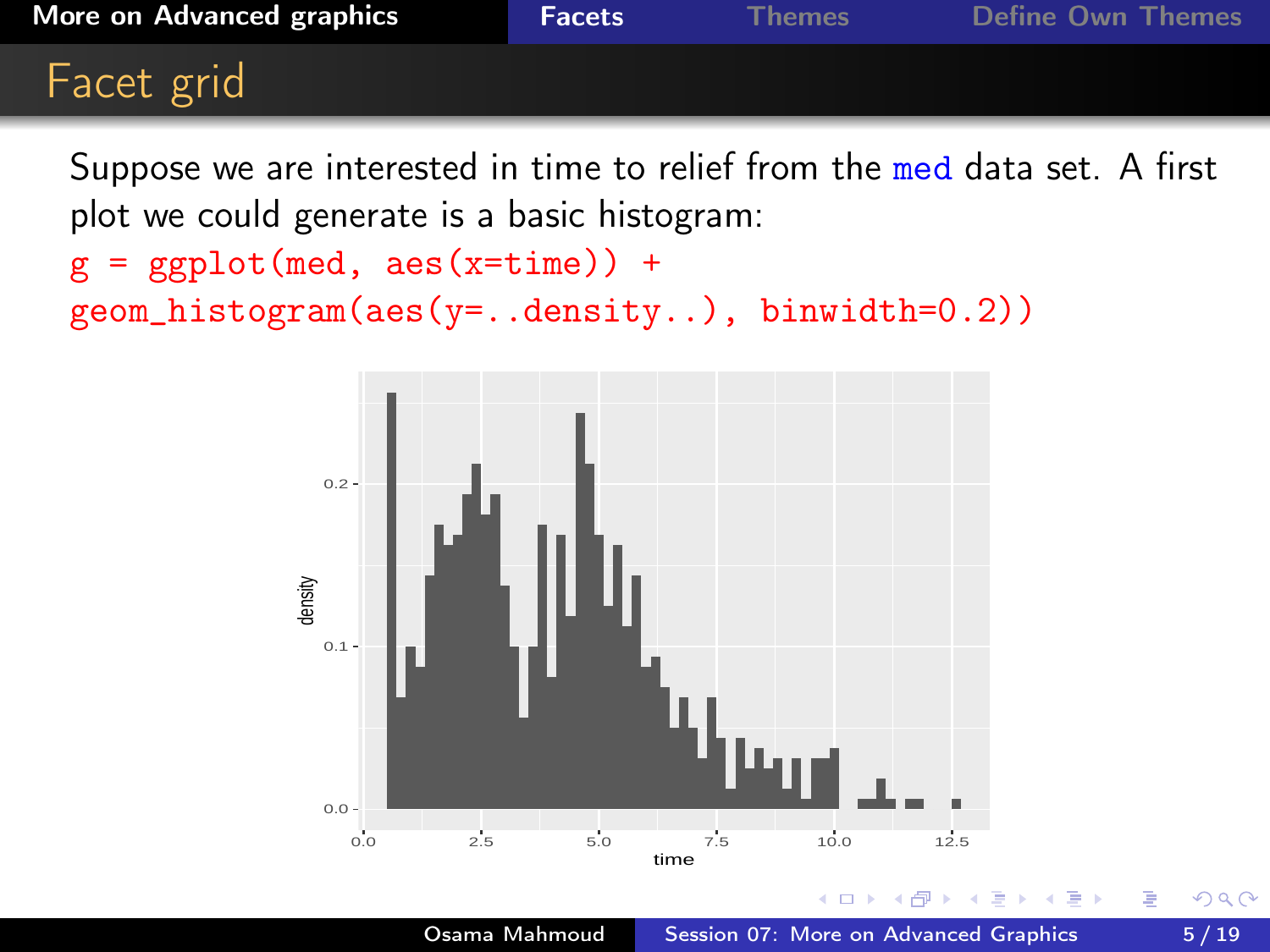We will now use faceting to explore the data further:

```
g + facet_grid(gender \tilde{ } .)
```
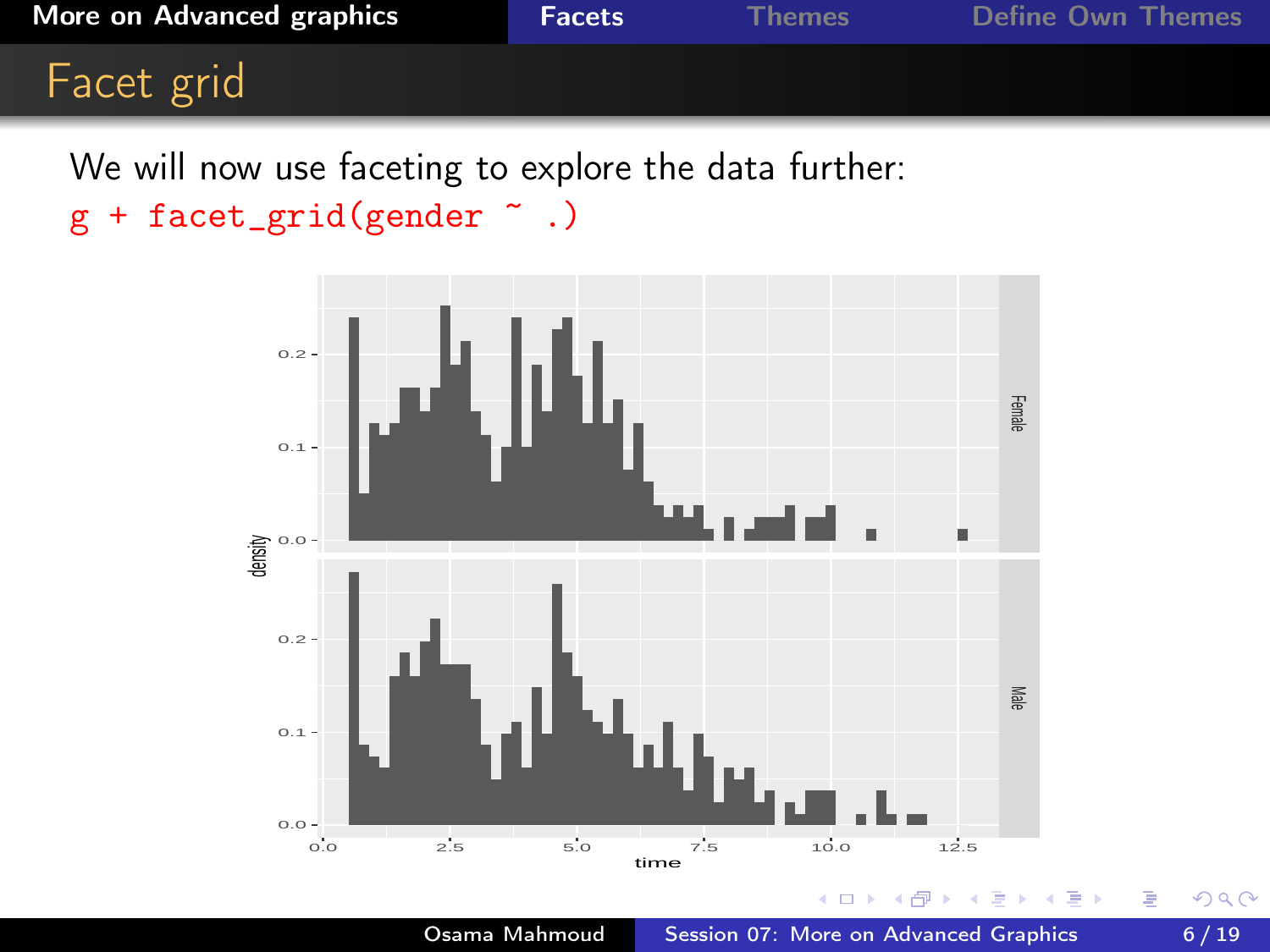### Facet grid

We could also split data by health condition in columns:

 $g +$  facet\_grid(.  $\tilde{ }$  health) + scale\_x\_continuous(breaks =  $c(0, 5, 10)$ 

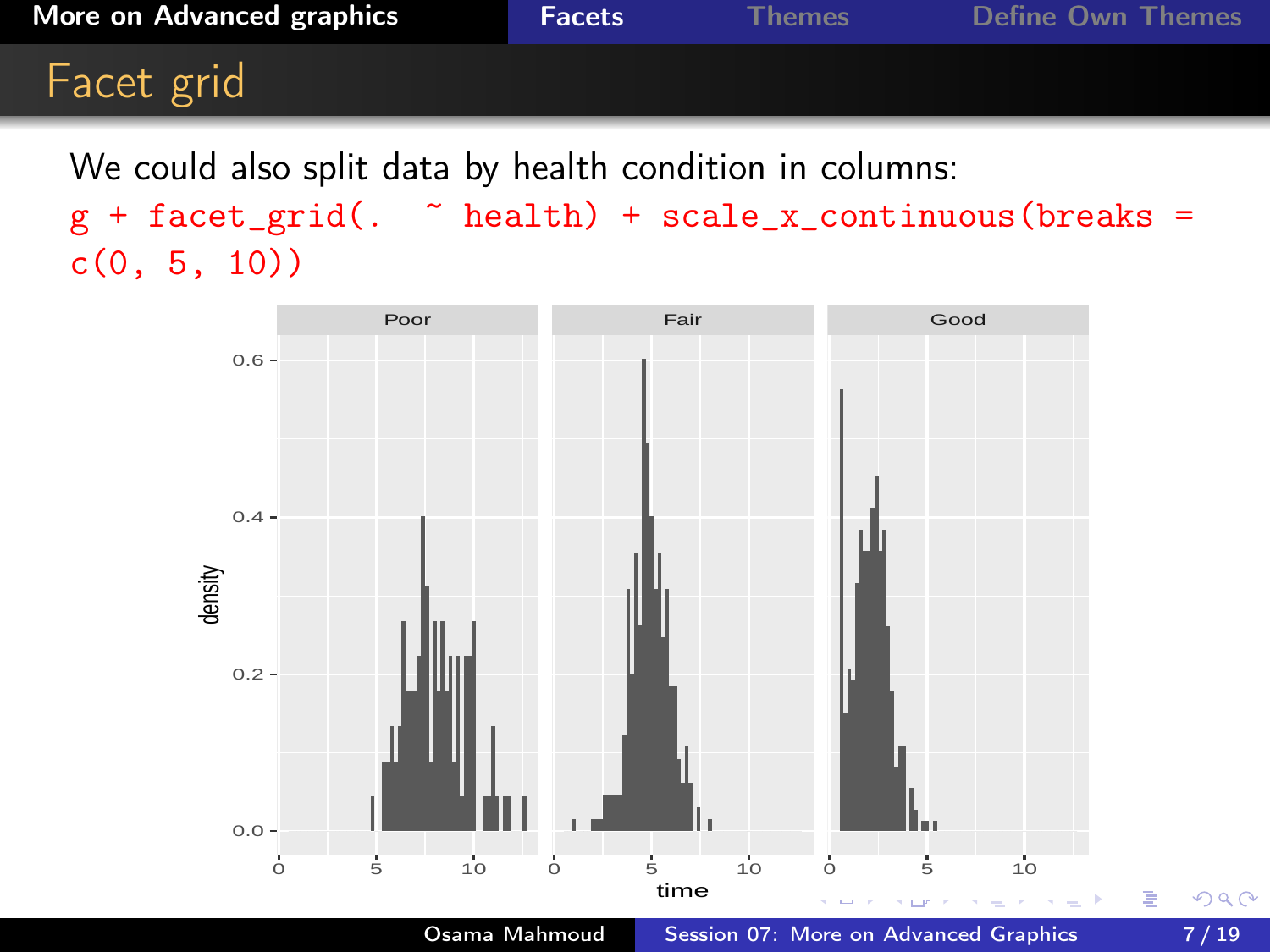### Facet grid

Both rows and columns can be used to split data by:

 $g$  + facet\_grid(gender  $\tilde{ }$  health) + theme(axis.text.x =  $element\_text(name = 90, hjust = 1))$ 



つくへ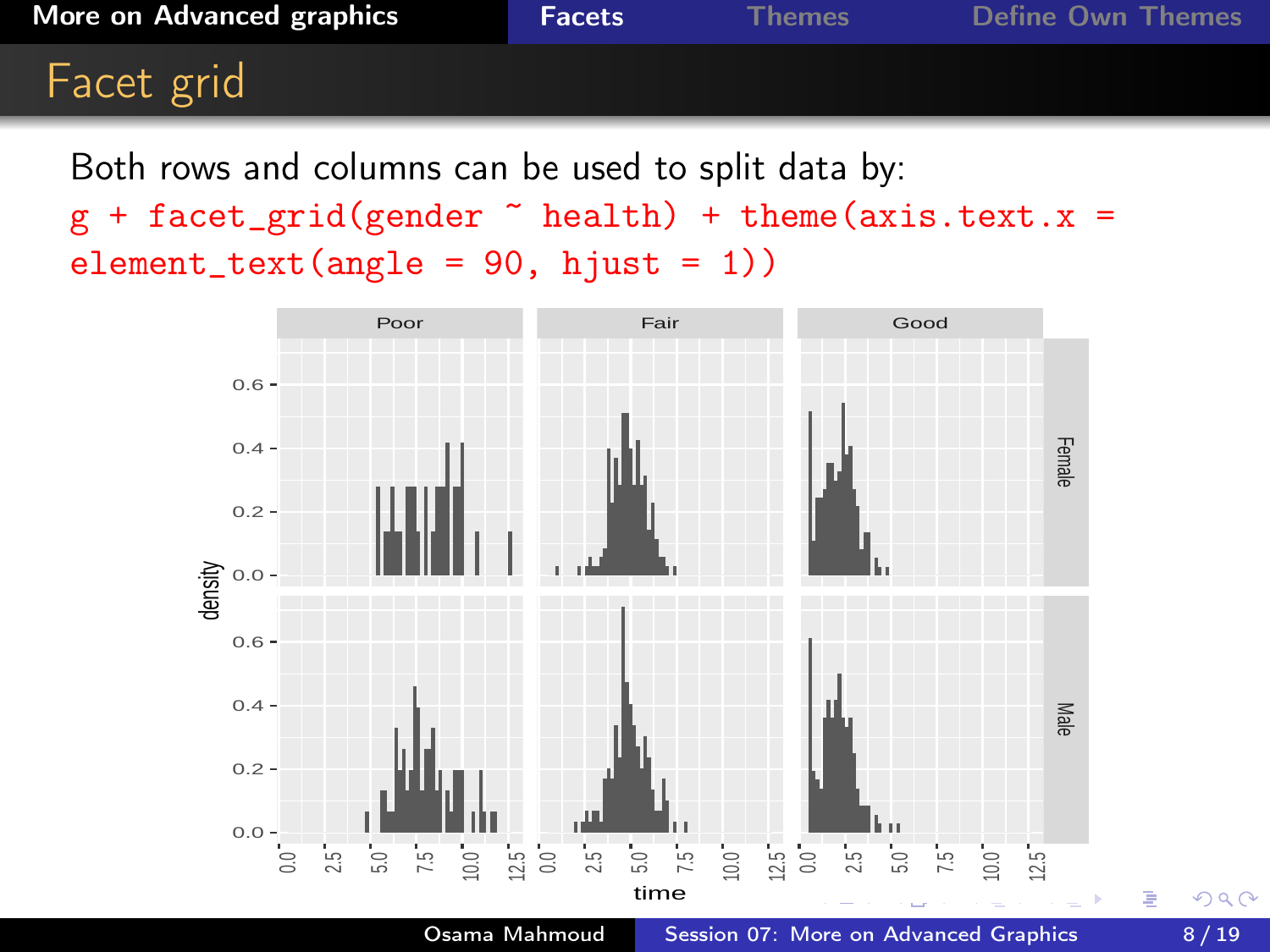**[More on Advanced graphics](#page-2-0) [Facets](#page-3-0)** For [Themes](#page-10-0) [Define Own Themes](#page-16-0)

### Facet wrap

The facet\_wrap function creates a 1d ribbon of plots: ggplot(mpg, aes(x=cty)) + geom\_histogram(binwidth=1) + facet\_wrap(~class, ncol=4) + coord\_flip()



Osama Mahmoud [Session 07: More on Advanced Graphics](#page-0-0) 9/19

 $QQ$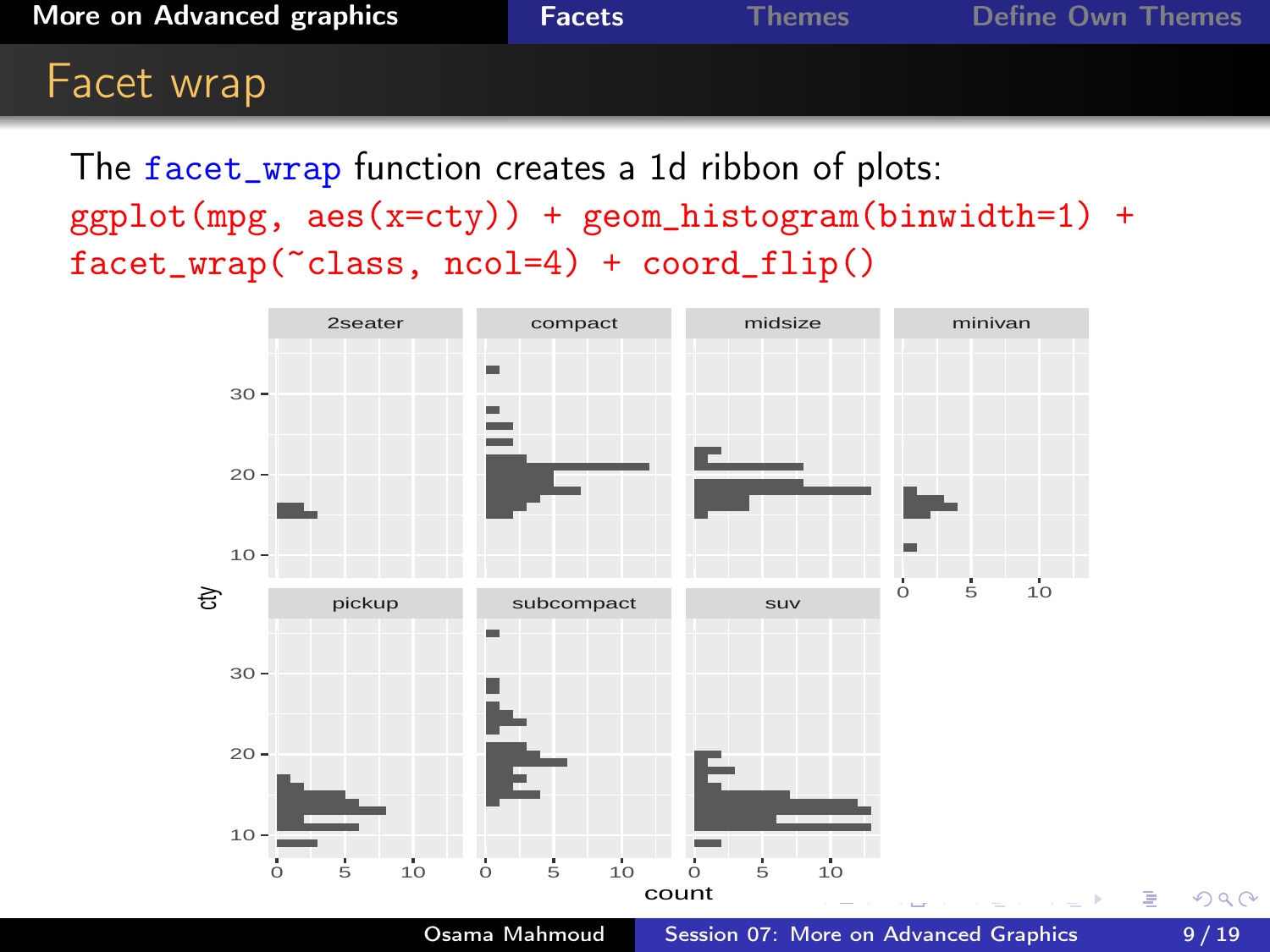<span id="page-10-0"></span>

| More on Advanced graphics | <b>Facets</b> | <b>Themes</b> | <b>Define Own Themes</b> |
|---------------------------|---------------|---------------|--------------------------|
|---------------------------|---------------|---------------|--------------------------|

# Themes

지금에 지금

n.

重

 $\rightarrow$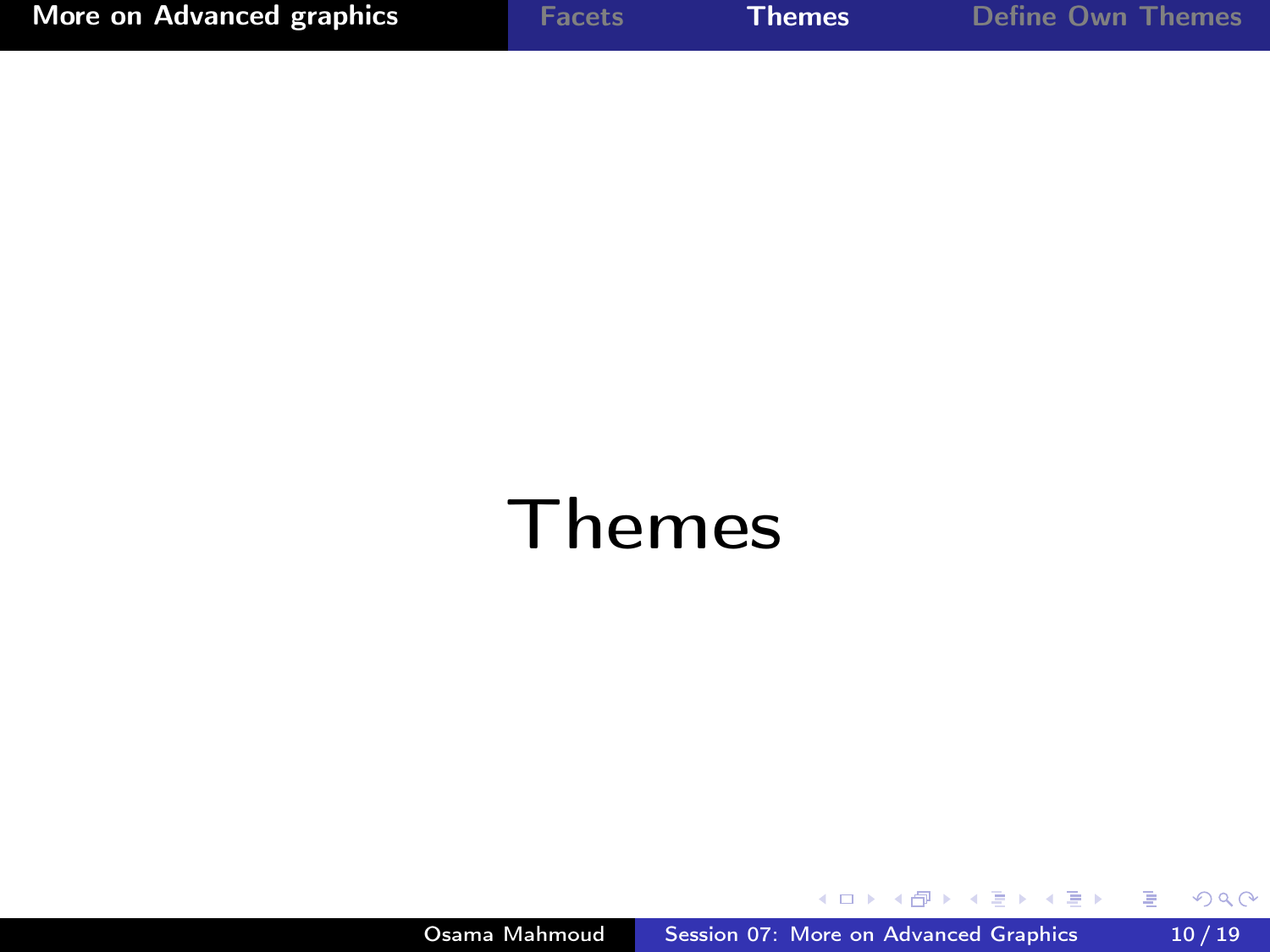

Themes are used in ggplot2 to ease making consistent changes to all your plots. For example:

- change the font size;
- change background colour;
- control angels of axis label.
- o etc.

つくい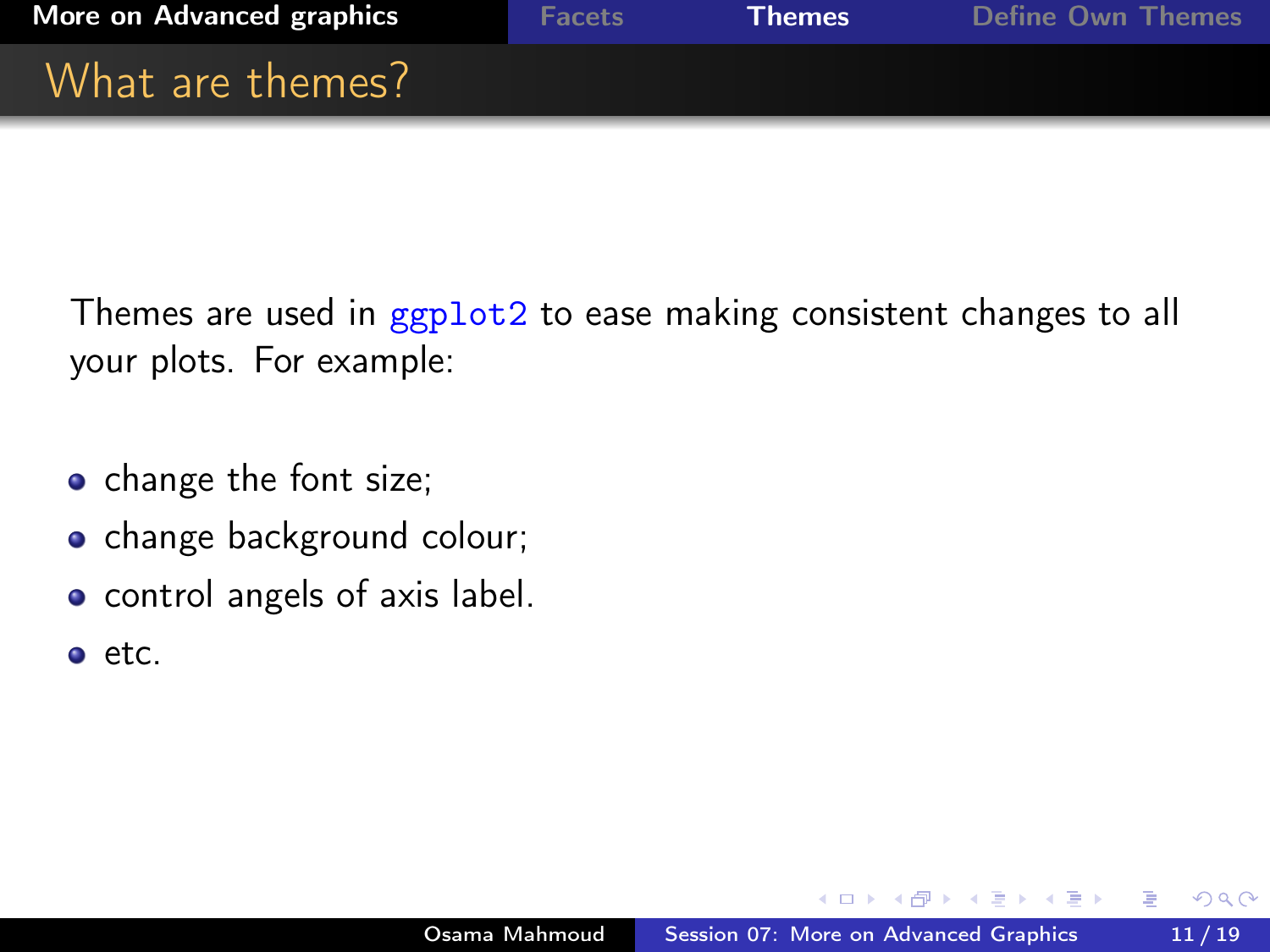

A few useful standard themes are available in the ggthemes package which can be loaded using:

require(ggthemes)

Once loaded, a range of standard themes would be available to control the plot appearance:

- $\bullet$  theme bw()
- o theme\_economist()
- $\bullet$  theme\_stata() useful for stata users
- $\bullet$  theme\_pander()
- $\bullet$  theme\_hc(style = "darkunica")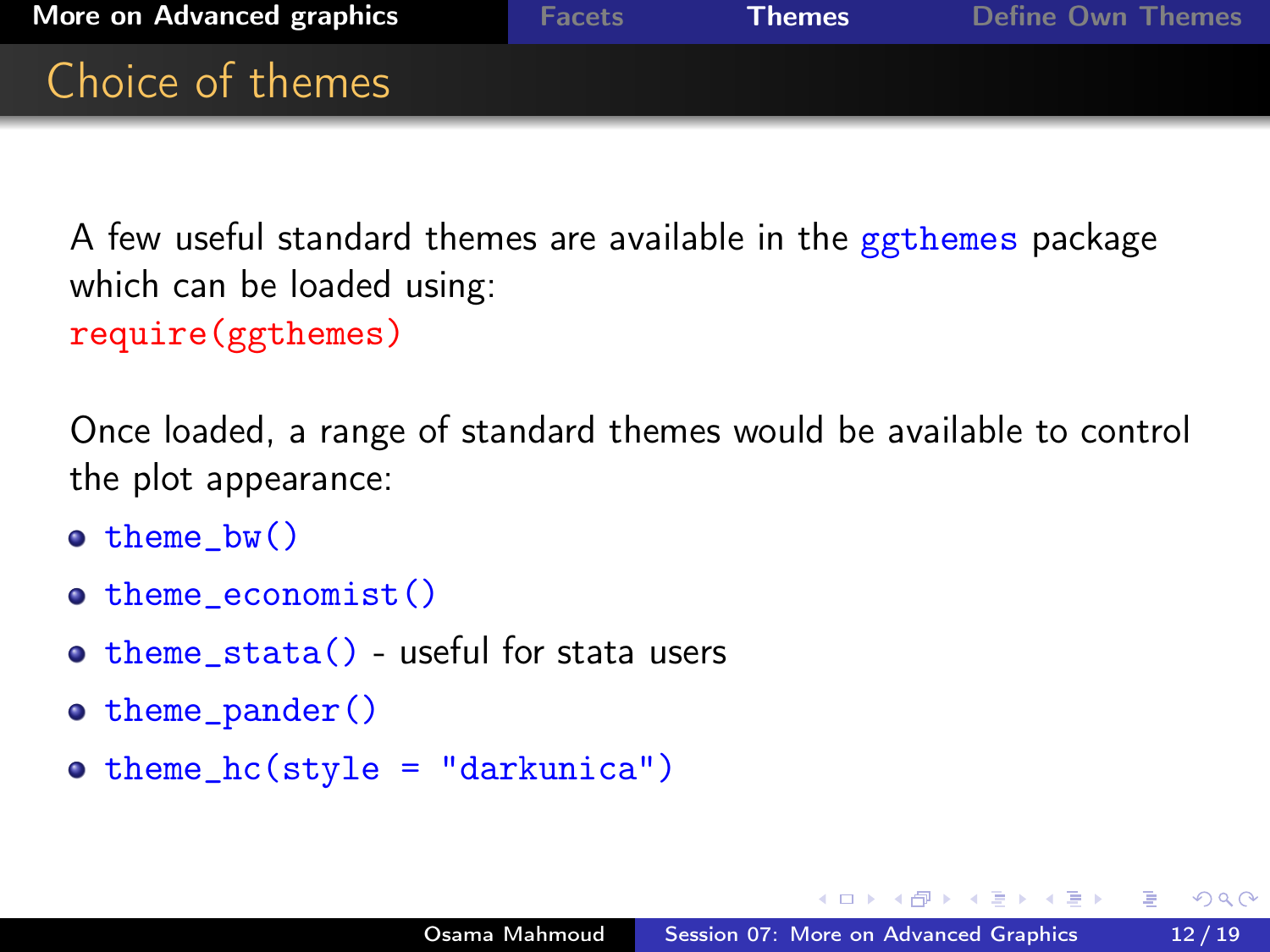I will use the movies data from the ggplot2movies to show few examples of standard themes:

```
data(movies, package="ggplot2movies")
```
 $(h=$ 

ggplot(movies, aes(year))+ geom\_histogram(binwidth=1, fill="#2b8cbe",alpha=0.6)+ xlab("Year")+ylab("Number of movies produced"))

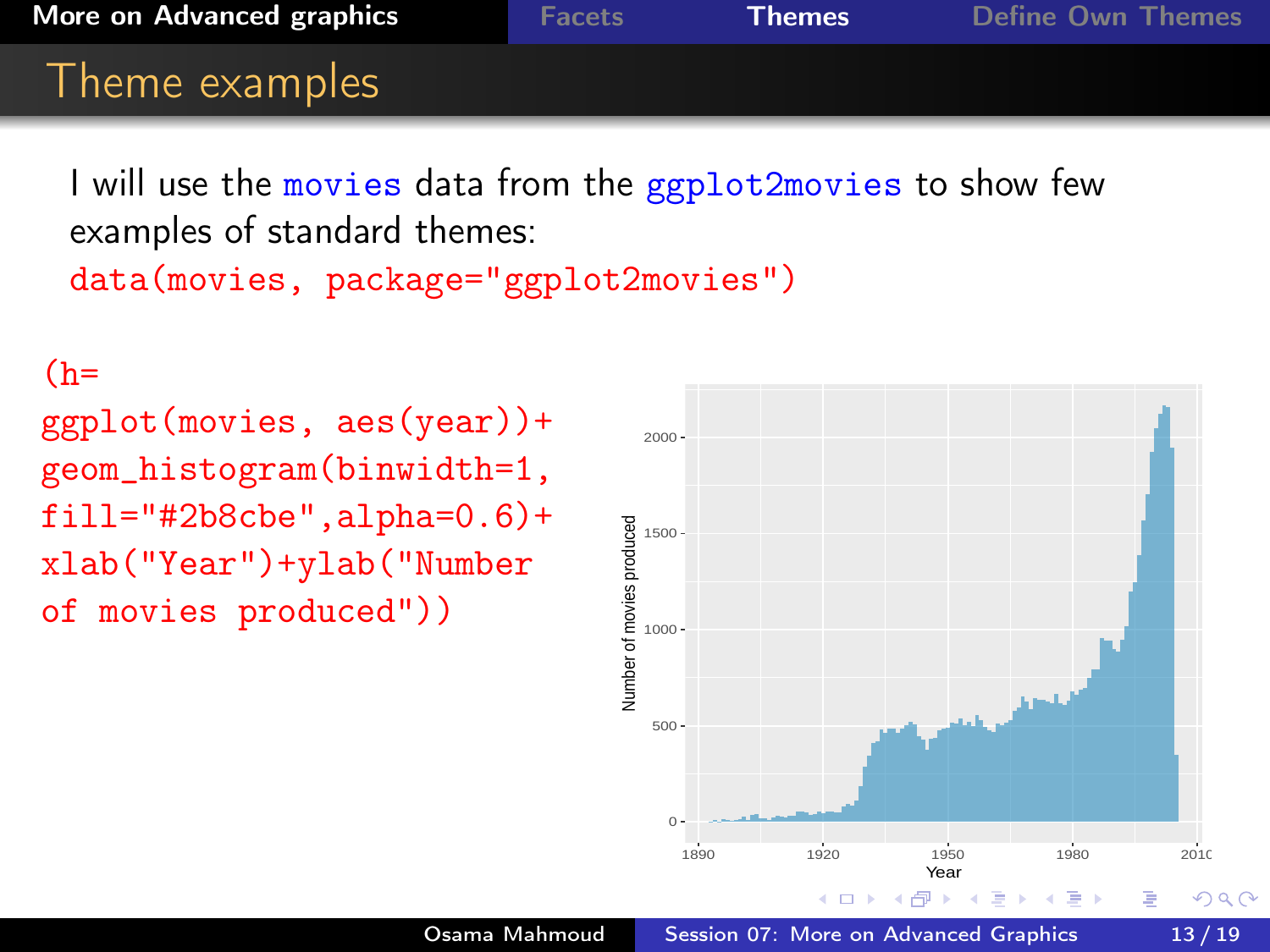

Using the theme\_bw(), the appearance can be changed to:

```
h + theme_bw()
```


 $290$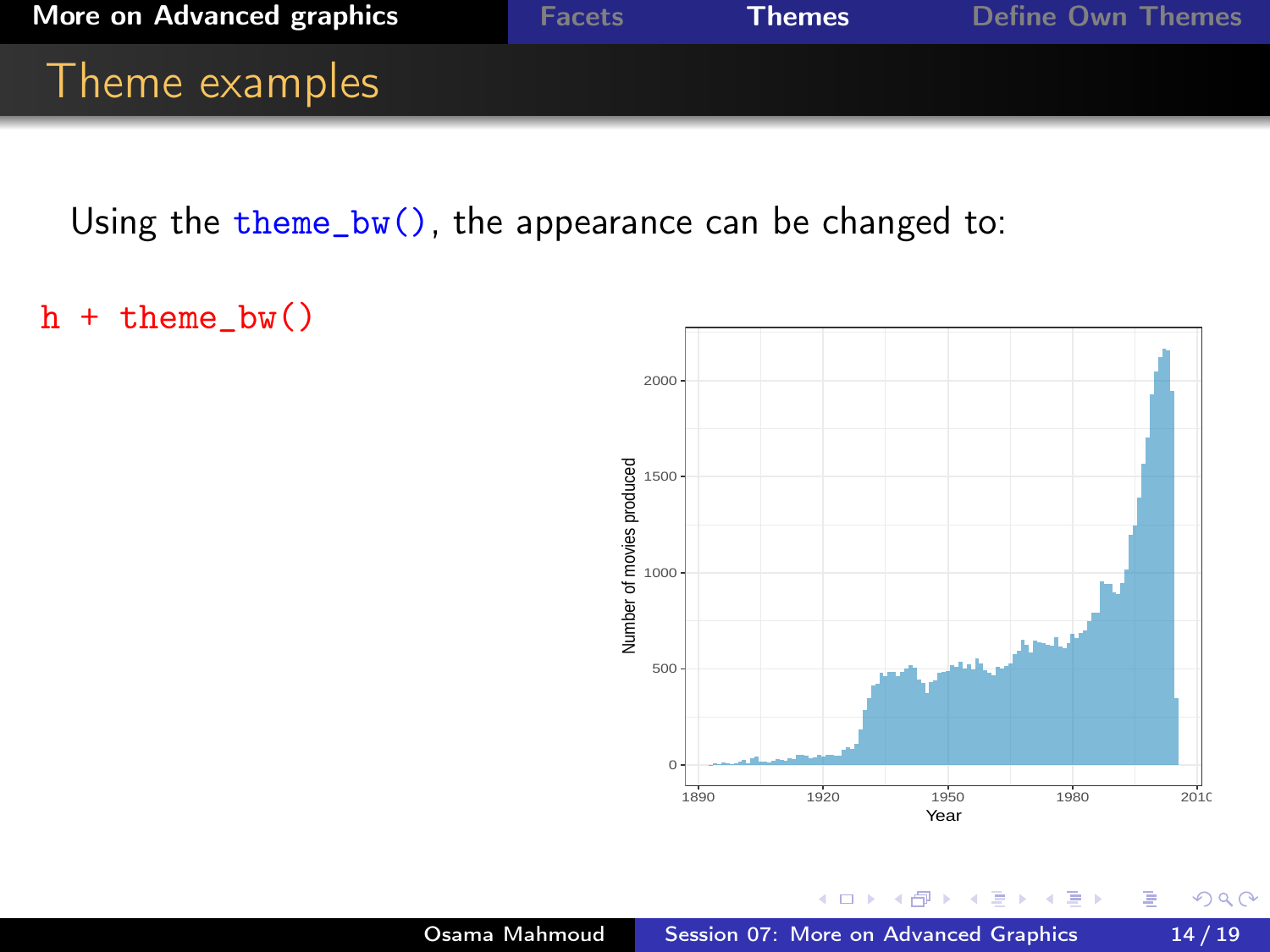Using the theme\_hc(style = "darkunica"), the appearance can be changed to:

```
h + theme_hc(\text{style} ="darkunica")
```


つくへ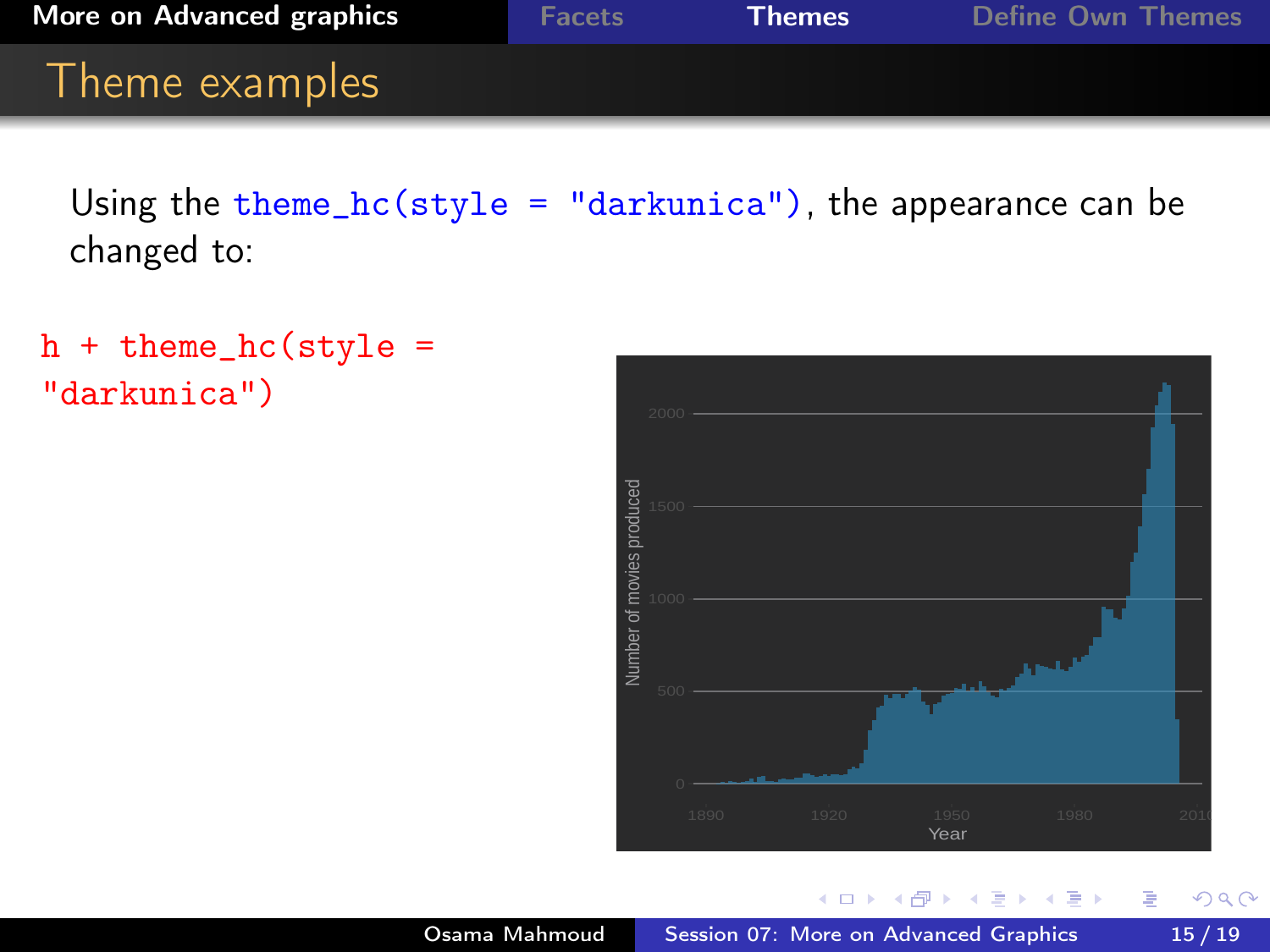$QQ$ 

### <span id="page-16-0"></span>Define our own theme

```
We can setup our own theme:
My_theme <-
theme(axis.text=element_text(size=10, face="bold"),
axis.text.x=element_text(angle=20, vjust=0.5),
axis. text. y = element\_text(vjust=0.5, hjust = 0.5),plot.margin = unit(c(0.5, 0.5, 0.5, 0.5), "cm",axis.title=element_test(size = rel(1.2)),axis.title.x=element_text(vjust=-0.5),
axis.title.y=element_text(vjust=1.5))
```
**ARTHUR BAY**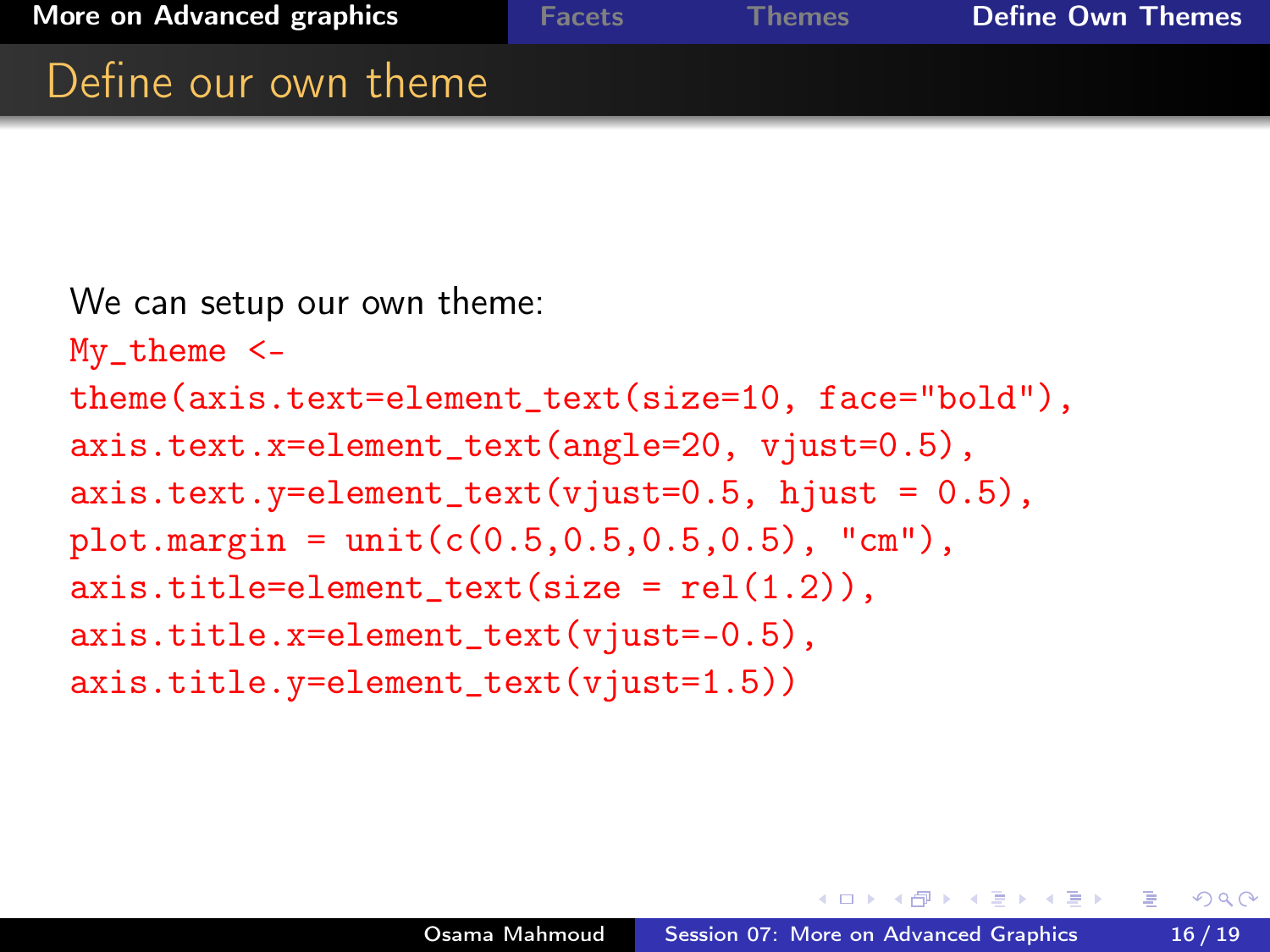

Then, we can use it using:

 $h + theme_bw() + My_theme$ 



 $299$ 

∍

Ξ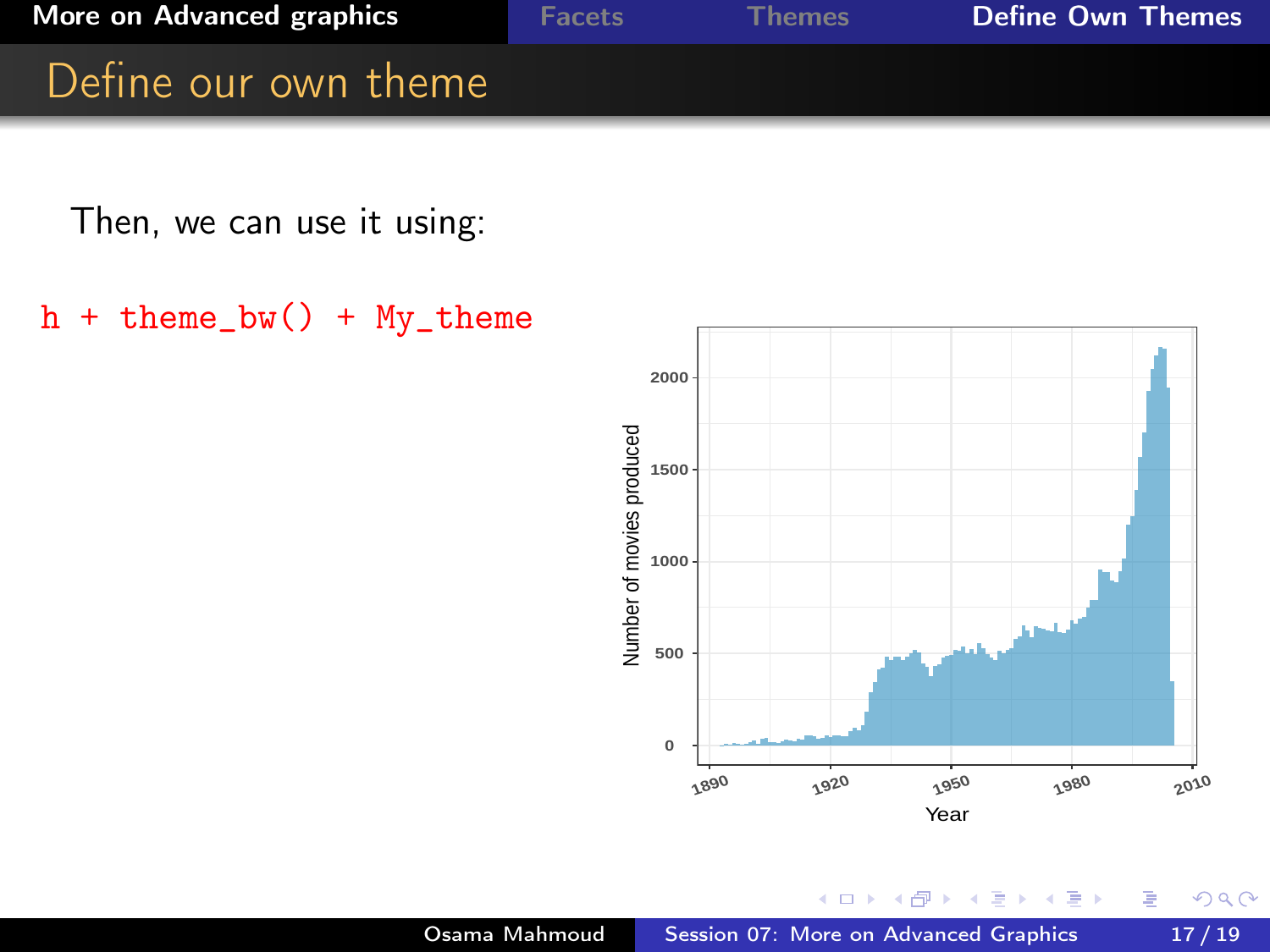| More on Advanced graphics | <b>Facets</b> | <b>Themes</b> | <b>Define Own Themes</b> |
|---------------------------|---------------|---------------|--------------------------|
| Useful links              |               |               |                          |

#### ggplot2

RStudio blog on ggplot2: <https://blog.rstudio.com/2016/11/14/ggplot2-2-2-0/>

#### ggplot2 cheat sheet

Data Visualisation with ggplot2 Cheat sheet [https://rstudio.com/wp-content/uploads/2015/03/](https://rstudio.com/wp-content/uploads/2015/03/ggplot2-cheatsheet.pdf) [ggplot2-cheatsheet.pdf](https://rstudio.com/wp-content/uploads/2015/03/ggplot2-cheatsheet.pdf)

医间周的间隔

つくい